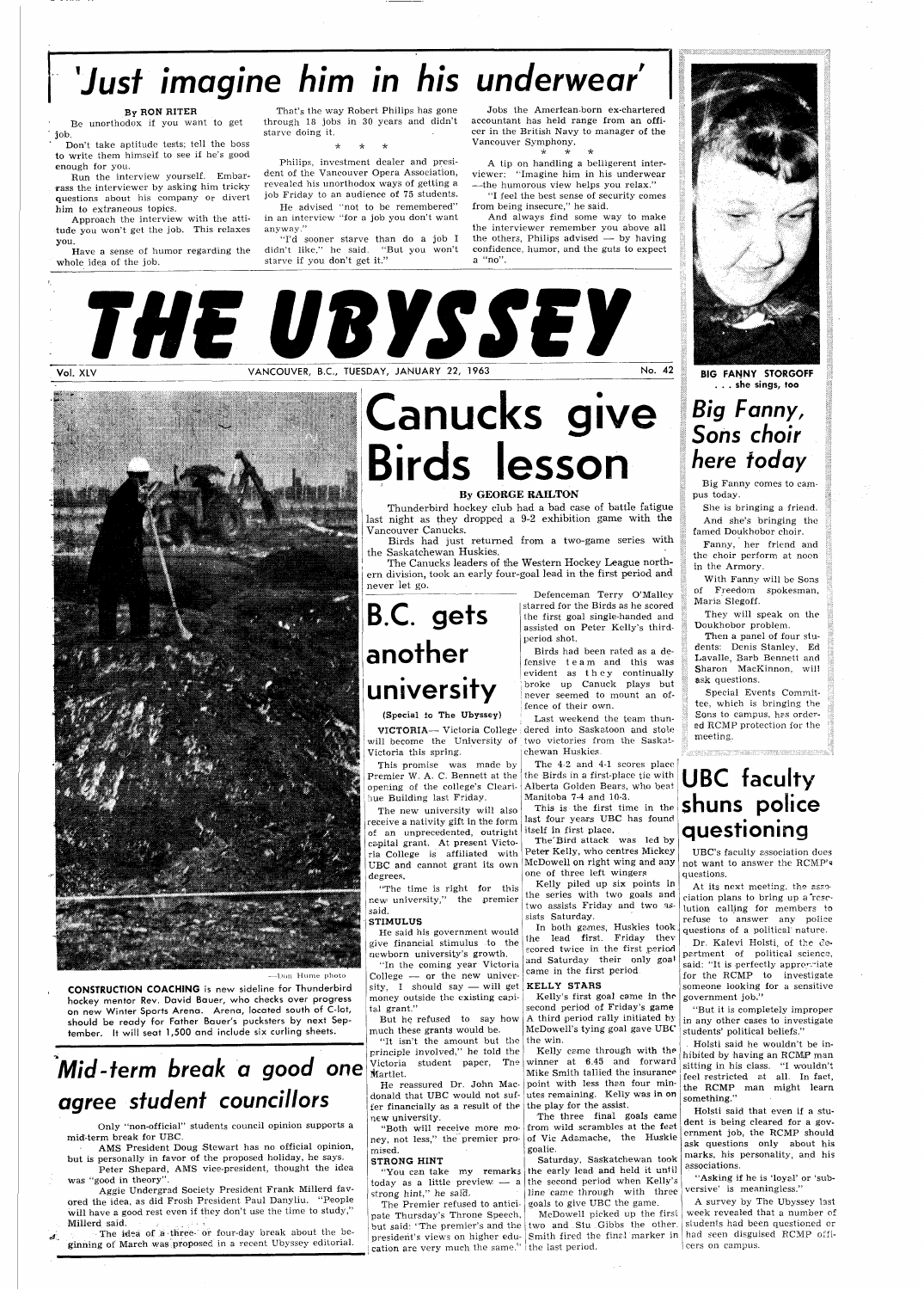## *THE UB YSSEY*

Winner of the Southam Trophy, 1961 and 1962

#### Winner of the Bracken Trophy, 1962

Winner of the Montreal Star Trophy, 1962

Published three times weekly throughout the University year in Vancouver by the Alma Mater Society, University of B.C. Editorial opinions expressed  $\operatorname{\sf are}$  those of the Editor-in-Chief of The Ubyssey and not necessarily those  $\overline{\ }$ of the Almn Mater Society or the University of B.C. Telephone CA 4-3242, Locals: Editor—25; News—23; Photography—24.

Authorized as second class mail by the Post Office Department, Ottawa, and for payment of postage in cash.

#### Member Canadian University Press

#### Editor-in-chief: Keith Bradbury

| Managing Editor  Denis Stanley<br>Associate Editor  Fred Fletcher                               |  |
|-------------------------------------------------------------------------------------------------|--|
|                                                                                                 |  |
| City Editor $\ldots \ldots \ldots \ldots \ldots \ldots \ldots \ldots \ldots \ldots$ M. G. Valpy |  |
| Picture Editor _______________________________ Don Hume                                         |  |
| Layout Editor ______________________ Bob McDonald                                               |  |
|                                                                                                 |  |
|                                                                                                 |  |
| CUP Editor ----------------------------- Maureen Covell                                         |  |
|                                                                                                 |  |

#### Layout: Bill Millerd and Sharon Rodney

## EDITORIALS The Sons: a series of stunts

Big Fanny Storgoff comes to campus today to tell students the Sons of Freedom side of the story.

Joe Podovinikoff, the sect's unofficial spokesman, was scheduled to be with her. But he won't be here because he made a public statement to the effect that the trek to Vancouver was just a publicity stunt.

Big Fanny said she wouldn't appear at the same time as Joe because of this. So Joe decided not to come.

But what Joe said was probably right. The trek to Vancouver was an effort to bring the problem to the place where it would get the greatest reaction otherwise known as publicity.

Since the Freedomites evolved as the group we know today, shortly after the death of Peter "The Lordly" Veregin, the sect's antics have been one long series of publicity stunts.

Disrobings, burnings, and refusals to send their children to school by the Sons have not taken the form of religious protestations they are said to be.

- REPORTERS: Pat Horrobin, Richard Bobsey, Gary Sealey, Ann Burge, Graeme Matheson, Lorraine Shore, Heather Virtue, Ian Cameron, Ron Riter, Krishna Sahay, Gail Kendall.
- SPORTS: Donna Morris, George Railton, Danny Stoffman, Janet Currie, Collin Sabell, Bill Willson, Glenn Schultz.

Instead they are the Sons' fanatic form of publicity-seeking.

#### The mass meetings, chanting and disrobing were invariably carried out where they would attract the largest crowds.

And for years the Government of Canada made concessions to the group—or maybe just ignored it.

Emally, the government called the Doukhobor bluff and took the children away from their homes and implemented the long-lost laws of the land.

The Sons' protests were accelerated. They demanded to leave for Russia. The government gave its consent. But nobody went. They (the Sons) squealed louder than before.

With many of its elders in jail last summer on charges of conspiracy to intimidate the government, the Freedomite organization fell to pieces. The women burned their homes. When the men returned the march began.

Publicity carried them to Hope. It carried them to Victoria and Vancouver. Publicity is carrying them to UBC at noon today.

help you achieve any political Macdonald, who was on the platform with Your assumption that all not suffer financially as a result of the new uni-Then turning to UBC President Dr. John him, the Premier said reassuringly UBC would versity

But the only person who will stand up and say so has been told not to come. —D. S.

## I he beaming semanticist of

You state that Greeks on this mier? campus collect their long list of committee positions from patronage of their brothers. I must suggest that most people with long lists of committees were well on their way long before they rushed.

TECHNICAL: Clint Pulley, Jo Britten..

## Letters to the editor

#### **It's Greek to Me**

Editor,

The Ubyssey,

Dear Sir:

Your recent editorial is most interesting but I must take exception not only to your thesis but also to many of your statements which have been disproved in recent years.

You state that the main reason so many fraternity and sorority members are active in student government is to gain prestige for their society. I ask you to take note of the past frosh classes and their eventual membership in fraternities. Students become campus politicians before they join Greek letter societies. Of the 1960- 61 Frosh Executive of ten members, seven joined fraternities or sororities. Afterwards some of these people continued to work up in the Brock hierachy, but others channelled their interests into academic and athletic fields.

**Hudson's Bay Oil and Gas Company Limited** 

**GEOPHYSICS** GEOPHYSICAL AND GEOLOGICAL ENGINEERING, MATHS AND PHYSICS, ENGINEERING PHYSICS

From personal experience I can say that few people ever suddenly become "AMS organization types" after they have become affiliated with a Greek letter society. In your first editorial I question the facts surrounding your implications that fraternity machines put people into office. I assume by the term "machine" you are referring to the individuals who help paint posters, make banner-frames, and put pins into name tags. I would suggest that every successful member of our present Council had people who were willing to do this for him. These people must be classed as friends or supporters—those who wish to help an individual gain an office he personally desires. No one in his right mind would ever allow himself to be pushed onto Student Council unless he really wanted to be there. One gets his friends and supporters from those with whom he associates on social,

academic, athletic and sometimes fraternal bases. I am sure many members of

your staff would be happy to ambitions you might have.

Premier Bennett's act in Victoria the other day was the nicest bit of grandstanding we've seen since 1951.

Beaming Premier Bennett announced to an ecstatic group at Victoria College that the college would soon become a university. And, as midwife, Premier Bennett would be happy to throw in a little nativity gift to the foundling institution.

Greeks support a Greek candidate regardless of his qualifications was disproved by two last year's second slate

"In the coming year," the smiling Bennett proudly told his audience, 'Victoria College —or the new university, I should say—will get money outside the existing matching capital grant for the first time."

That IS reassuring news.

UBC will not suffer at the hands of Vicpresent Councillors elected on toria College but what's to guarantee we won't continue to suffer at the hands of the Pre-

I also must take exception to your comments in regard to the death of NBC. This group was well organized, if not better, than any other group on campus. If they had produced qualified candidates, acceptable to the whole campus, which you have pointed out is less than ten per cent Greek, they should have won the election with a resounding victory. I do not think this is a truly anti-Greek campus, but one with the attitude of "live

and let live."

Your facts on the Housser Cup are wrong. To begin with, it is awarded not only for public service on campus, but also for academic, and athletic achievements. You also seem to over-estimate the importance of this trophy to the fraternities on this campus.

I must repeat, Mr. Editor, as you should well know, that effort and time consumed by student government activities on this campus are certainly not worth any prestige which they offer to either the individual or his fraternity.

I realize that the purpose of editorials is to arouse your readers' interest. Nevertheless, I am sure you will agree that criticisms should be of an honest and constructive nature.

Yours truly,

BARRY G. McDELL.

We still remember fondly that day in 1957 when Premier Bennett came to UBC.

Beaming (the Premier always seems to beam when he gives his gifts) then as he did in Victoria the other day, the Premier told a cheering crowd of UBC students that  $UBC$ would get \$10 million from the provincial government.

Everybody liked the beaming Premier that day.

All you have to do, the Premier said, is dig up \$10 million of your own.

We did. And so far the Premier has matched almost \$5 million of it. He didn't say **when** he

would match the \$10 million did he? Well, don't laugh, Victoria College — er, rather University—the same thing could hap-

pen to you. Maybe your grant will be in redeemable Nabob coupons collected by Mrs. Bennett.

After all the Premier didn't say **how** you would get your money, did he?

**CALGAR Y** 

## **CAREER OPPORTUNITIES**

### For Graduates and Undergraduates

#### PROCESS AND PRODUCTION ENGINEERING

#### CHEMICAL

PIPELINE ENGINEERING CIVIL, ELECTRICAL, MECHANICAL, ENGINEERING PHYSICS

GEOLOGY GEOLOGICAL ENGINEERING, HONOURS GEOLOGY

ACCOUNTING COMMERCE - ACCOUNTING, FINANCE MAJORS

## Campus Interviews Will Be Held on JAN. 29,30,31 and FEB. 1

#### APPOINTMENTS FOR INTERVIEWS SHOULD BE MADE THROUGH THE PLACEMENT OFFICE

Students wishing advance information may write the Company Recruiting Co-ordinator at 320 7th Ave. S.W., CALGARY, ALBERTA